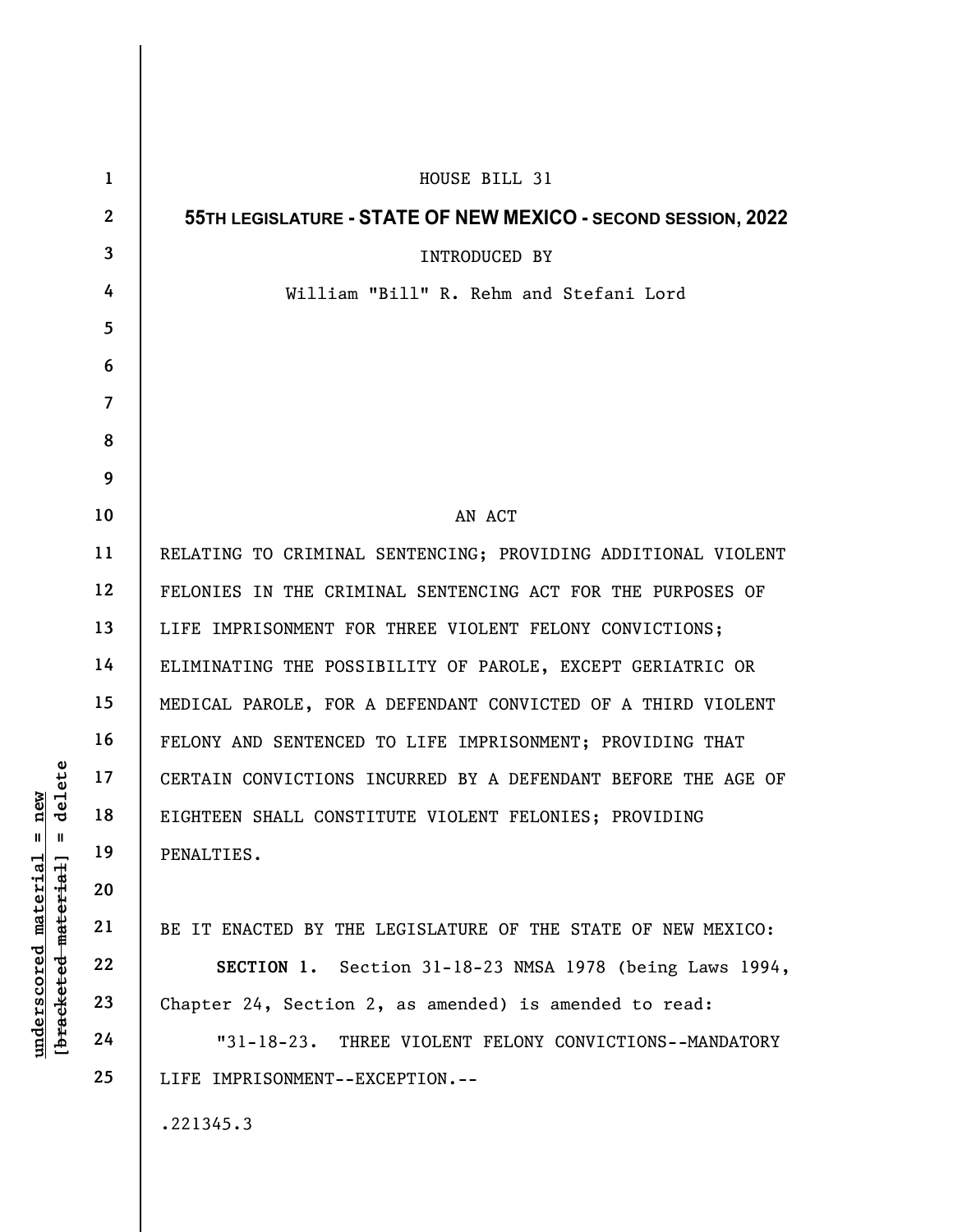1 2 3 4 5 6 7 8 9 10 A. When a defendant is convicted of a third violent felony, and each violent felony conviction is part of a separate transaction or occurrence, and at least the third violent felony conviction is in New Mexico, the defendant shall, in addition to the sentence imposed for the third violent felony conviction, be punished by a sentence of life imprisonment. Except for geriatric or medical parole as provided in Section 31-21-25.1 NMSA 1978, the life imprisonment sentence shall not be subject to parole [pursuant to the provisions of Section 31-21-10 NMSA 1978].

B. The sentence of life imprisonment shall be imposed after a sentencing hearing, separate from the trial or guilty plea proceeding resulting in the third violent felony conviction, pursuant to the provisions of Section 31-18-24 NMSA 1978.

underscored material = new [bracketed material] = delete C. For the purpose of this section, a violent felony conviction incurred by a defendant before the defendant reaches the age of eighteen shall not count as a violent felony conviction, unless:

(1) the defendant was sentenced as an adult pursuant to the provisions of Section 31-18-15.3 or 32A-2-20 NMSA 1978; or

(2) in the case of a violent felony conviction from another state, the defendant was sentenced as an adult pursuant to the laws of that state.

 $- 2 -$ 

.221345.3

11

12

13

14

15

16

17

18

19

20

21

22

23

24

25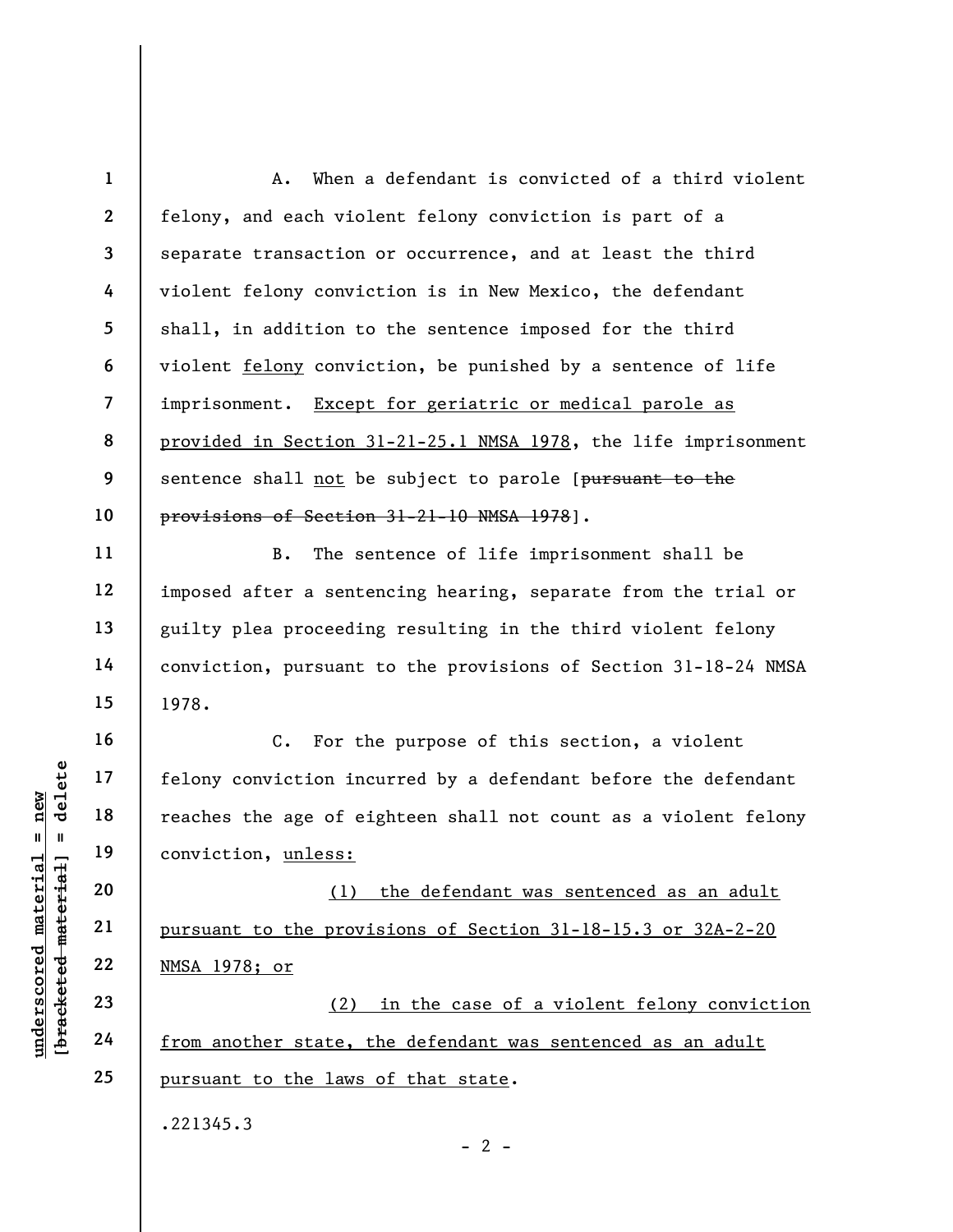UNDER THE MATH OF THE MATH OF THE MATH OF THE MATH OF THE MATH OF SECTS<br>UNDER THE MATH OF SUBSECTION C OF SECTS<br>UNDER 22 23 23 3 3 5 Subsection A of Section<br>24 24 24 5 3 3 5 Subsection A of Section<br>1.1 4 3 3 5 Subsection A 1 2 3 4 5 6 7 8 9 10 11 12 13 14 15 16 17 18 19 20 21 22 23 24 25 D. When a defendant has a felony conviction from another state, the felony conviction shall be considered a violent felony for the purposes of the Criminal Sentencing Act if that crime would be considered a violent felony in New Mexico. E. As used in the Criminal Sentencing Act: (1) "great bodily harm" means an injury to the person that creates a high probability of death or that causes serious disfigurement or that results in permanent loss or impairment of the function of any member or organ of the body; and (2) "violent felony" means: (a) murder in the first or second degree, as provided in Section 30-2-1 NMSA 1978; (b) voluntary manslaughter, as provided in Subsection A of Section 30-2-3 NMSA 1978; (c) involuntary manslaughter, as provided in Subsection B of Section 30-2-3 NMSA 1978; (d) aggravated battery, as provided in Subsection C of Section 30-3-5 NMSA 1978; (e) shooting at a dwelling or occupied building resulting in great bodily harm, as provided in Subsection A of Section 30-3-8 NMSA 1978;  $[\frac{b}{b}]$  (f) shooting at or from a motor vehicle resulting in great bodily harm, as provided in .221345.3  $-3 -$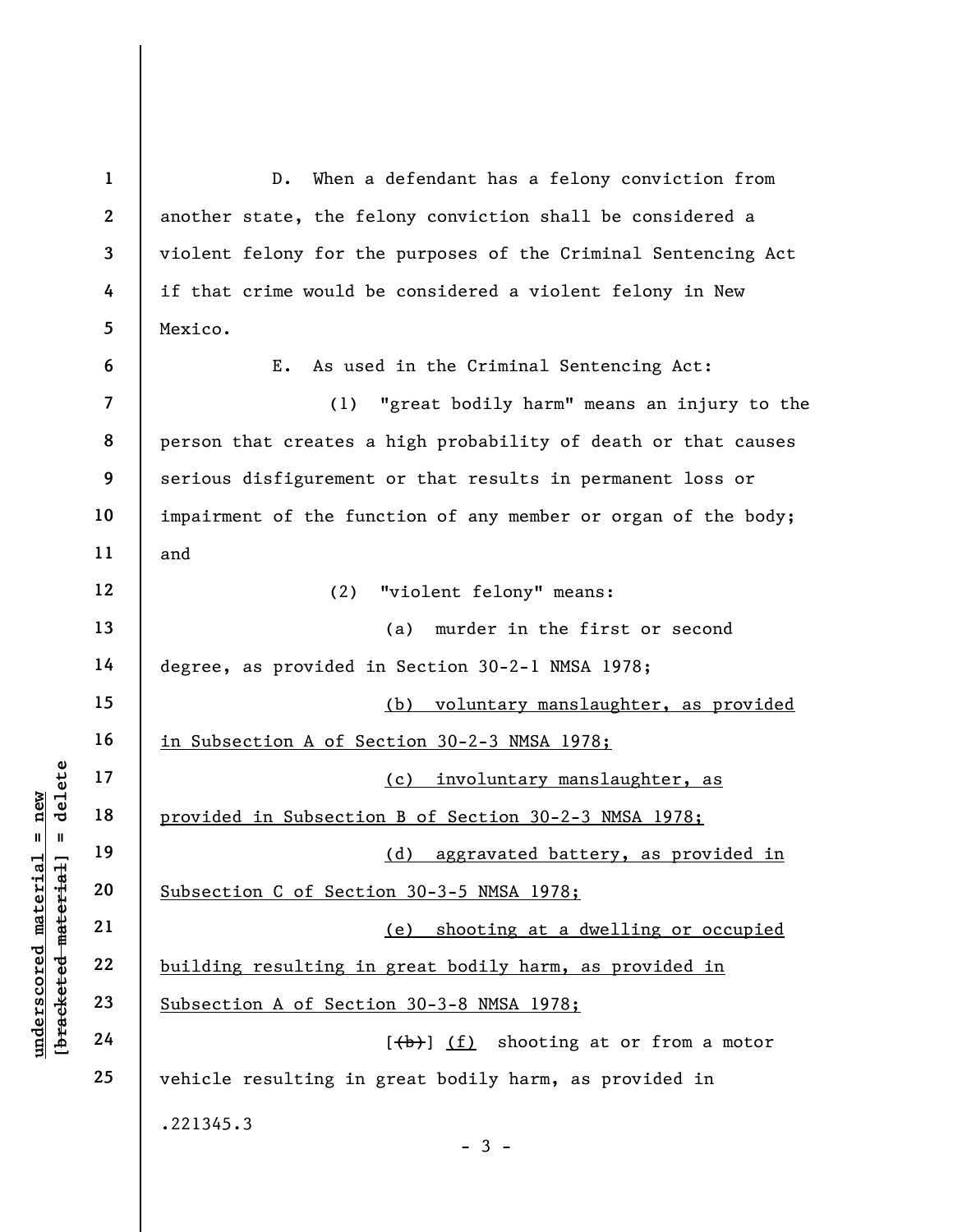|                                                           | $\mathbf{1}$            | Subsection B of Section 30-3-8 NMSA 1978;                                      |
|-----------------------------------------------------------|-------------------------|--------------------------------------------------------------------------------|
|                                                           | $\mathbf{2}$            | aggravated battery against a<br>(g)                                            |
|                                                           | 3                       | household member, as provided in Subsection C of Section                       |
|                                                           | 4                       | 30-3-16 NMSA 1978;                                                             |
|                                                           | 5                       | [(e)] (h) kidnapping resulting in great                                        |
|                                                           | 6                       | bodily harm inflicted upon the victim by the victim's captor,                  |
|                                                           | $\overline{\mathbf{z}}$ | as provided in Subsection B of Section 30-4-1 NMSA 1978;                       |
|                                                           | 8                       | abuse of a child that results in<br>(i)                                        |
|                                                           | 9                       | great bodily harm to the child, as provided in Subsection E of                 |
|                                                           | 10                      | Section 30-6-1 NMSA 1978;                                                      |
|                                                           | 11                      | negligent abuse of a child that<br>(i)                                         |
|                                                           | 12                      | results in the death of the child, as provided in Subsection F                 |
|                                                           | 13                      | of Section 30-6-1 NMSA 1978;                                                   |
|                                                           | 14                      | intentional abuse of a child that<br>(k)                                       |
|                                                           | 15                      | results in the death of the child, as provided in Subsection G                 |
|                                                           | 16                      | <u>or H of Section 30-6-1 NMSA 1978;</u>                                       |
| delete                                                    | 17                      | $[\frac{d}{d}]$ $(1)$ criminal sexual penetration,                             |
| $n$ ew                                                    | 18                      | as provided in Subsection C, $[\theta^*]$ D, $[\theta^*]$ Paragraph (5) or (6) |
| 11<br>$\mathbf{u}$                                        | 19                      | of Subsection] E or F of Section 30-9-11 NMSA 1978; [and                       |
|                                                           | 20                      | robbery while armed with a<br>$(e)$ ] $(m)$                                    |
|                                                           | 21                      | deadly weapon [ <del>resulting in great bodily harm</del> ], as provided in    |
|                                                           | 22                      | Section 30-16-2 NMSA 1978 [and Subsection A of Section 30-1-12                 |
| underscored material<br>[ <del>bracketed material</del> ] | 23                      | NMSA 1978];                                                                    |
|                                                           | 24                      | aggravated arson, as provided in<br>(n)                                        |
|                                                           | 25                      | Section 30-17-6 NMSA 1978;                                                     |
|                                                           |                         | .221345.3                                                                      |
|                                                           |                         | 4-                                                                             |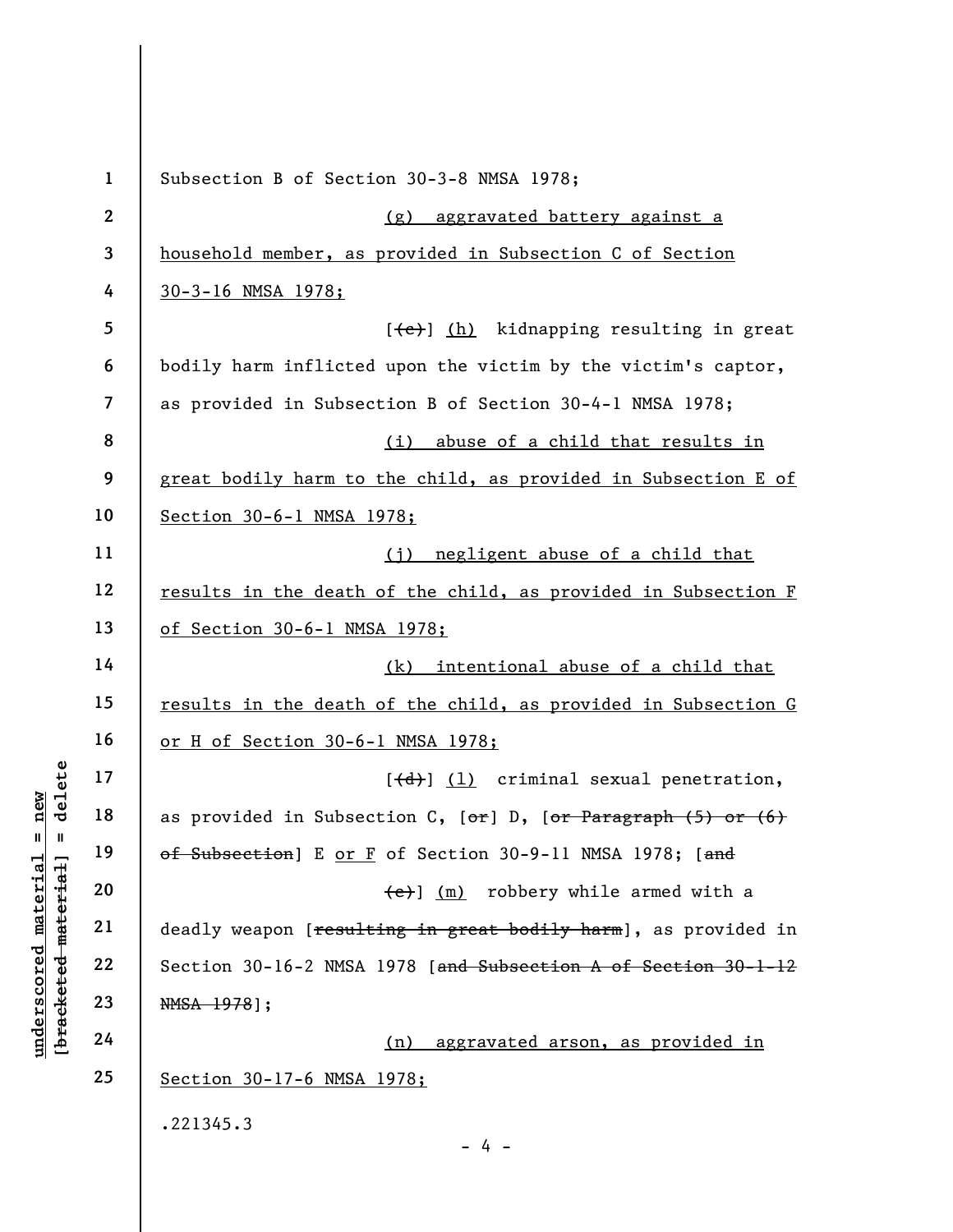|                                                                      | $\mathbf{1}$   | (o) aggravated battery upon a peace                               |
|----------------------------------------------------------------------|----------------|-------------------------------------------------------------------|
|                                                                      | $\mathbf{2}$   | officer, as provided in Subsection C of Section 30-22-25 NMSA     |
|                                                                      | 3              | 1978;                                                             |
|                                                                      | 4              | (p) homicide by vehicle or great bodily                           |
|                                                                      | 5              | harm by vehicle, as provided in Section 66-8-101 NMSA 1978,       |
|                                                                      | 6              | while: 1) under the influence of intoxicating liquor; 2) under    |
|                                                                      | $\overline{7}$ | the influence of any drug; 3) driving recklessly, as provided     |
|                                                                      | 8              | in Section 66-8-113 NMSA 1978; or 4) resisting, evading or        |
|                                                                      | 9              | obstructing an officer, as provided in Section 30-22-1 NMSA       |
|                                                                      | 10             | 1978; and                                                         |
|                                                                      | 11             | (q) injury to pregnant woman by vehicle,                          |
|                                                                      | 12             | as provided in Section 66-8-101.1 NMSA 1978, while: 1) under      |
|                                                                      | 13             | the influence of intoxicating liquor; 2) under the influence of   |
|                                                                      | 14             | any drug; 3) driving recklessly, as provided in Section           |
|                                                                      | 15             | 66-8-113 NMSA 1978; or 4) resisting, evading or obstructing an    |
|                                                                      | 16             | officer, as provided in Section 30-22-1 NMSA 1978."               |
| delete                                                               | 17             | SECTION 2. Section 31-21-10 NMSA 1978 (being Laws 1980,           |
| nev                                                                  | 18             | Chapter 28, Section 1, as amended) is amended to read:            |
| Ш<br>Ш                                                               | 19             | $"31-21-10.$<br>PAROLE AUTHORITY AND PROCEDURE.--                 |
|                                                                      | 20             | Except as otherwise provided in Subsection A of<br>Α.             |
| underscored material<br>[ <del>brack</del> ete <del>d material</del> | 21             | Section 31-18-23 NMSA 1978, an inmate of an institution who was   |
|                                                                      | 22             | sentenced to life imprisonment becomes eligible for a parole      |
|                                                                      | 23             | hearing after the inmate has served thirty years of the           |
|                                                                      | 24             | Before ordering the parole of an inmate sentenced to<br>sentence. |
|                                                                      | 25             | life imprisonment, the board shall:                               |
|                                                                      |                | .221345.3                                                         |

 $- 5 -$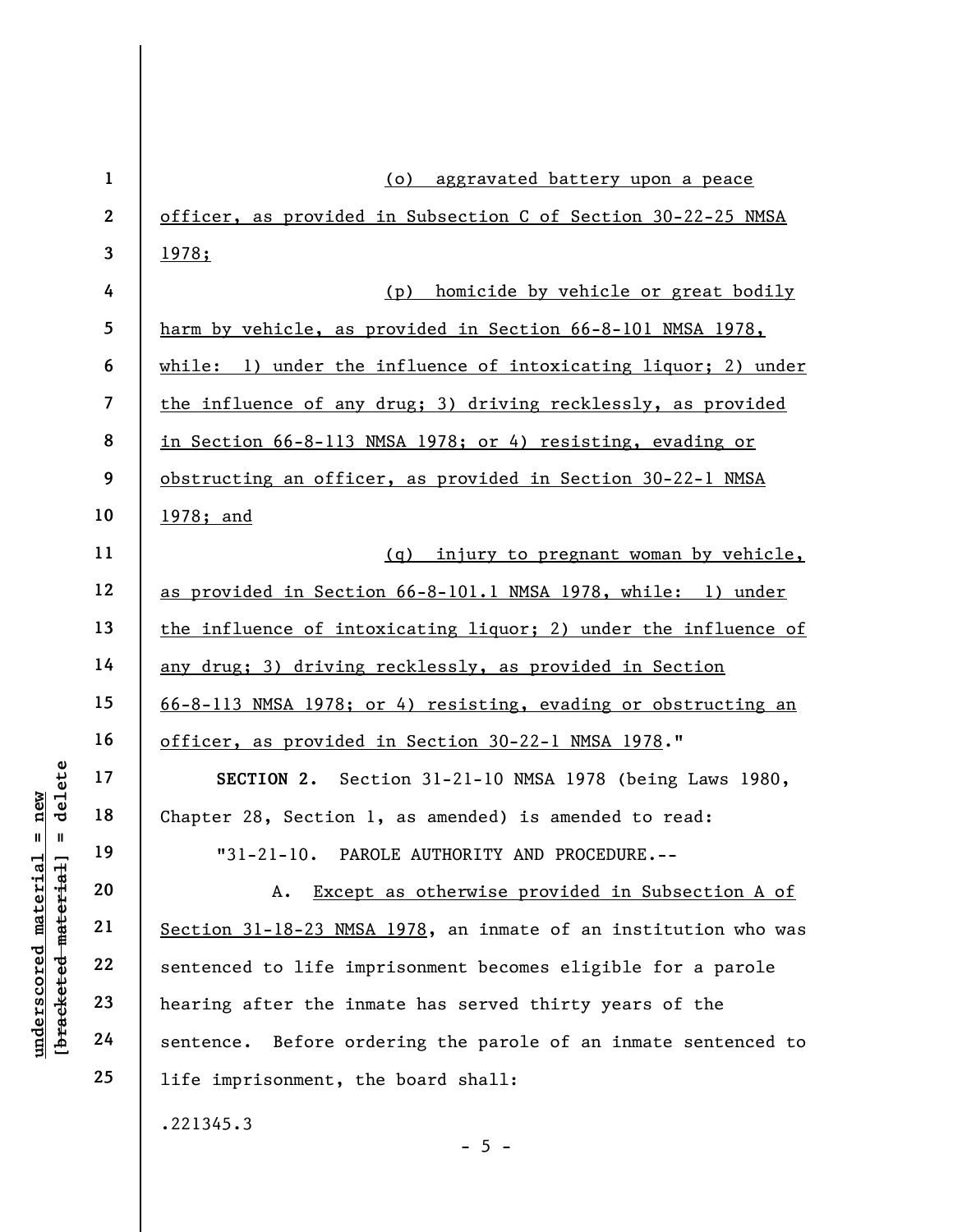under 17<br>
under 18<br>
19<br>
under 19<br>
under 19<br>
under 19<br>
under 19<br>
under 19<br>
under 19<br>
20<br>
imprisonment shall ag<br>
two-year intervals.<br>
23<br>
under 24<br>
denied. 1 2 3 4 5 6 7 8 9 10 11 12 13 14 15 16 17 18 19 20 21 22 23 24 25 (1) interview the inmate at the institution where the inmate is committed; (2) consider all pertinent information concerning the inmate, including: (a) the circumstances of the offense; (b) mitigating and aggravating circumstances; (c) whether a deadly weapon was used in the commission of the offense; (d) whether the inmate is a habitual offender; (e) the reports filed under Section 31-21-9 NMSA 1978; and (f) the reports of such physical and mental examinations as have been made while in an institution; (3) make a finding that a parole is in the best interest of society and the inmate; and (4) make a finding that the inmate is able and willing to fulfill the obligations of a law-abiding citizen. If parole is denied, the inmate sentenced to life imprisonment shall again become entitled to a parole hearing at two-year intervals. The board may, on its own motion, reopen any case in which a hearing has already been granted and parole denied. B. Unless the board finds that it is in the best .221345.3

 $- 6 -$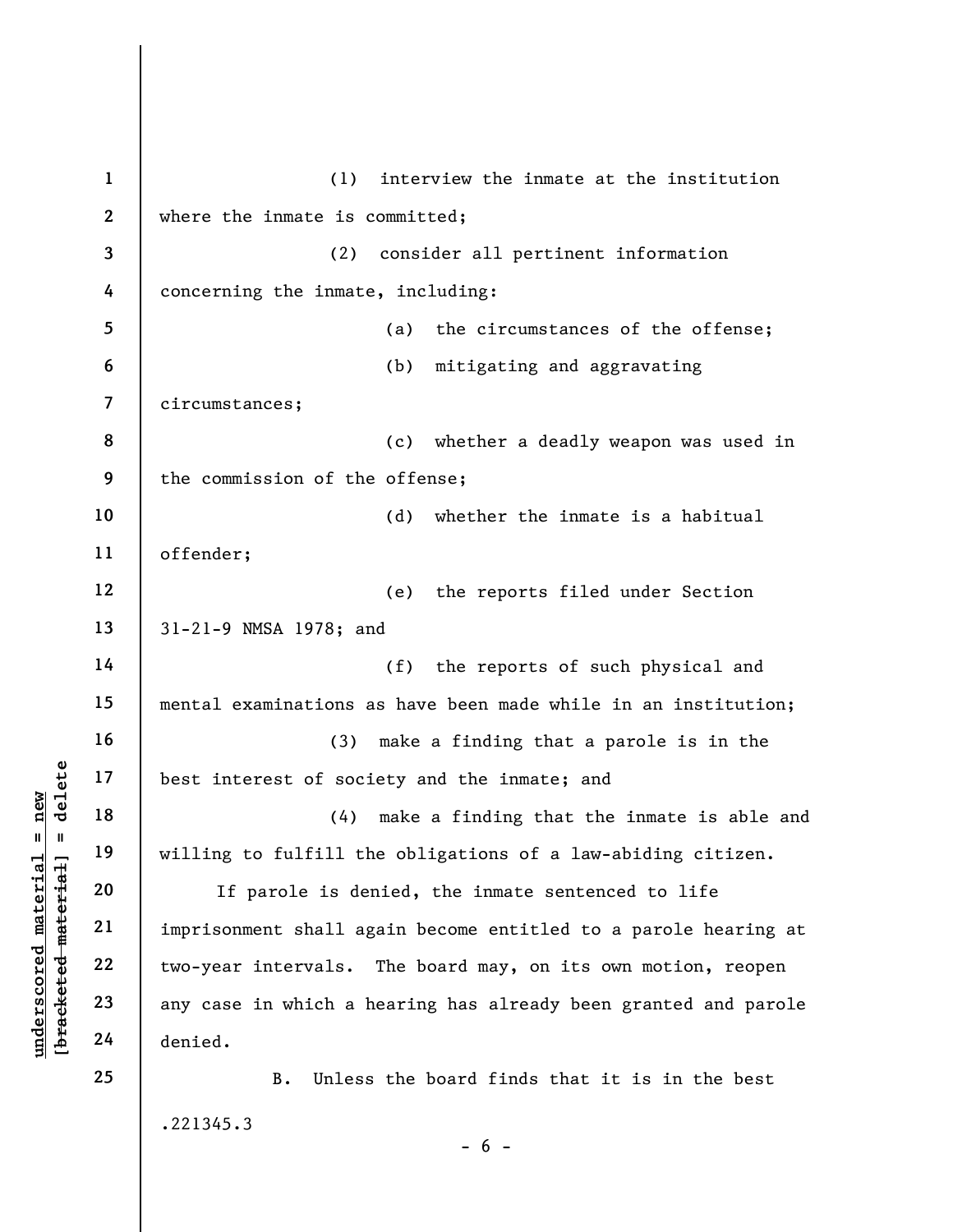interest of society and the parolee to reduce the period of parole, a person who was sentenced to life imprisonment shall be required to undergo a minimum period of parole of five years. During the period of parole, the person shall be under the guidance and supervision of the board.

C. An inmate of an institution who was sentenced to life imprisonment without possibility of release or parole is not eligible for parole and shall remain incarcerated for the entirety of the inmate's natural life.

under a content of imprisonm<br>
and the designated by the correlation of the same parallel<br>
where the person short of the board.<br>
22<br>
23<br>
24<br>
24<br>
22<br>
24<br>
22<br>
24<br>
22<br>
24<br>
22<br>
24<br>
22<br>
24<br>
22<br>
24<br>
22<br>
24<br>
22<br>
24<br>
22<br>
24<br>
22<br>
24 D. Except for certain sex offenders as provided in Section 31-21-10.1 NMSA 1978, an inmate who was convicted of a first, second or third degree felony and who has served the sentence of imprisonment imposed by the court in an institution designated by the corrections department shall be required to undergo a two-year period of parole. An inmate who was convicted of a fourth degree felony and who has served the sentence of imprisonment imposed by the court in an institution designated by the corrections department shall be required to undergo a one-year period of parole. During the period of parole, the person shall be under the guidance and supervision of the board.

E. Every person while on parole shall remain in the legal custody of the institution from which the person was released, but shall be subject to the orders of the board. The board shall furnish to each inmate as a prerequisite to release .221345.3 - 7 -

1

2

3

4

5

6

7

8

9

10

11

12

13

14

15

16

17

18

19

20

21

22

23

24

25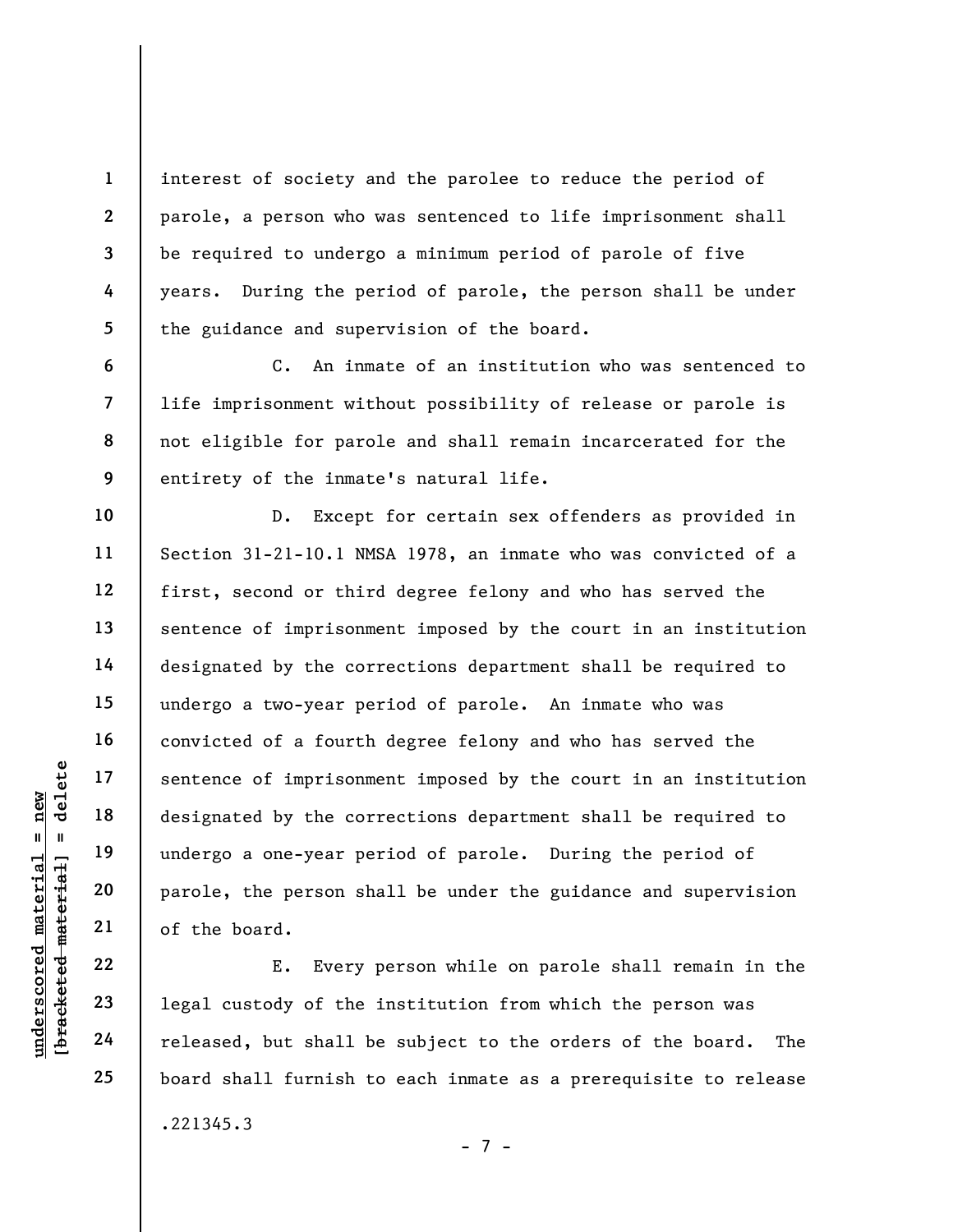underscored material = new [bracketed material] = delete 1 2 3 4 5 6 7 8 9 10 11 12 13 14 15 16 17 18 19 20 21 22 23 24 25 under its supervision a written statement of the conditions of parole that shall be accepted and agreed to by the inmate as evidenced by the inmate's signature affixed to a duplicate copy to be retained in the files of the board. The board shall also require as a prerequisite to release the submission and approval of a parole plan. If an inmate refuses to affix the inmate's signature to the written statement of the conditions of parole or does not have an approved parole plan, the inmate shall not be released and shall remain in the custody of the institution in which the inmate has served the inmate's sentence, excepting parole, until such time as the period of parole the inmate was required to serve, less meritorious deductions, if any, expires, at which time the inmate shall be released from that institution without parole, or until such time that the inmate evidences acceptance and agreement to the conditions of parole as required or receives approval for the inmate's parole plan or both. Time served from the date that an inmate refuses to accept and agree to the conditions of parole or fails to receive approval for the inmate's parole plan shall reduce the period, if any, to be served under parole at a later date. If the district court has ordered that the inmate make restitution to a victim as provided in Section 31-17-1 NMSA 1978, the board shall include restitution as a condition of parole. The board shall also personally apprise the inmate of the conditions of parole and the inmate's duties .221345.3

- 8 -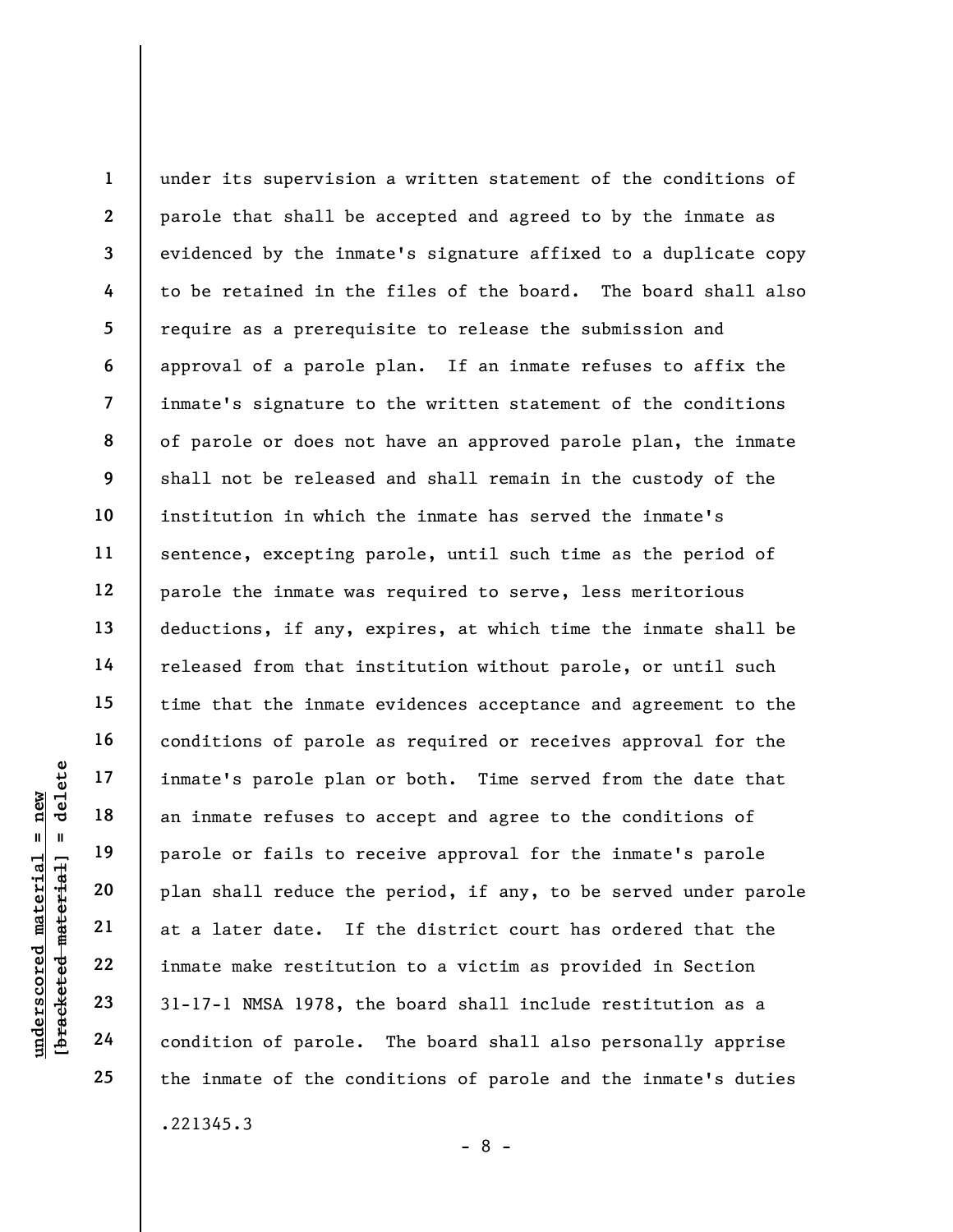1 relating thereto.

6

7

8

9

10

11

12

13

14

15

16

17

18

19

20

21

22

23

24

25

2 3 4 5 F. When a person on parole has performed the obligations of the person's release for the period of parole provided in this section, the board shall make a final order of discharge and issue the person a certificate of discharge.

G. Pursuant to the provisions of Section 31-18-15 NMSA 1978, the board shall require the inmate as a condition of parole:

understand material and the defendant of that the defendant of that the defendant is waived unless the boat that the defendant is waives the defendant is waives the defendant is waives the defendant of that the defendant i (1) to pay the actual costs of parole services to the adult probation and parole division of the corrections department for deposit to the corrections department intensive supervision fund not exceeding one thousand eight hundred dollars (\$1,800) annually to be paid in monthly installments of not less than twenty-five dollars (\$25.00) and not more than one hundred fifty dollars (\$150), as set by the appropriate district supervisor of the adult probation and parole division, based upon the financial circumstances of the defendant. The defendant's payment of the supervised parole costs shall not be waived unless the board holds an evidentiary hearing and finds that the defendant is unable to pay the costs. If the board waives the defendant's payment of the supervised parole costs and the defendant's financial circumstances subsequently change so that the defendant is able to pay the costs, the appropriate district supervisor of the adult probation and parole division shall advise the board and the board shall hold an evidentiary

.221345.3

 $-9 -$